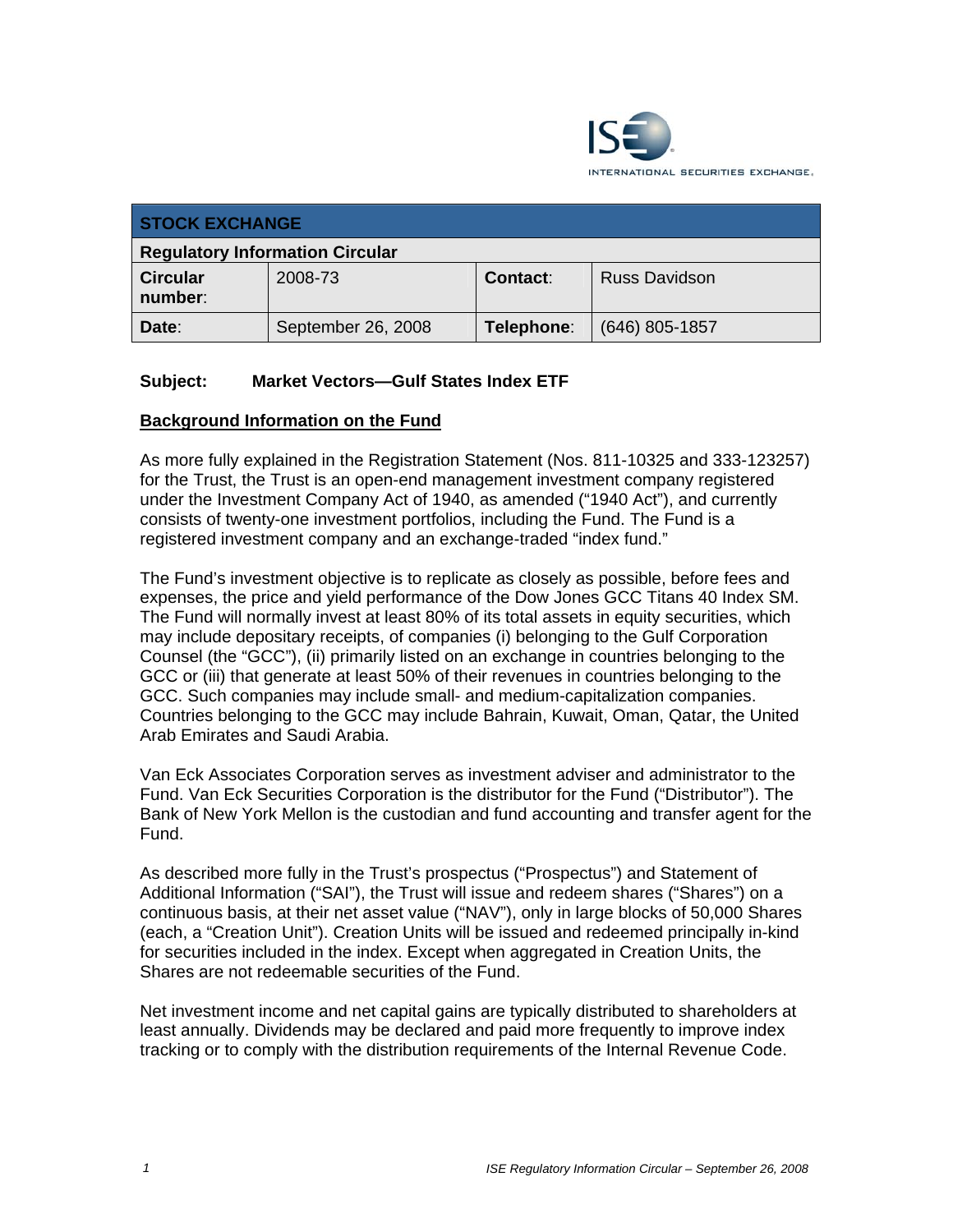The Depository Trust Company ("DTC") serves as securities depository for the Shares, which may be held only in book-entry form; stock certificates will not be issued. DTC, or its nominee, is the record or registered owner of all outstanding Shares.

The NAV per Share of the Fund will be determined as of the close of trading (normally, 4:00 p.m. Eastern Standard Time ("ET")) on each day that the New York Stock Exchange ("NYSE") and the American Stock Exchange ("Amex") are open for business (a "Business Day"). NAV is calculated by dividing the value of the net assets of a Fund (i.e., the total value of its assets less all liabilities) by the total number of Shares of the Fund outstanding. NAV will be available from the Distributor and is also available to National Securities Clearing Corporation ("NSCC") participants through data made available from NSCC.

The Trust's registration statement describes the various fees and expenses for the Fund's Shares. For a more complete description of the Fund and the Index, visit www.vaneck.com/etf.

# **Principal Risks**

Interested persons are referred to the Prospectus for a description of risks associated with an investment in the Shares. These risks include the risk that a Fund's return may not match the return of its index for a number of reasons including the incursion by a Fund of operating expenses and costs not applicable to its index. In addition, as noted in the Prospectus, the Shares may trade at market prices that may differ from their NAV. The NAV of the Shares will fluctuate with changes in the market value of the Fund's holdings. The market prices of the Shares will fluctuate in accordance with changes in NAV as well as the supply and demand for the Shares on the Exchange.

### **Exchange Rules Applicable to Trading in the Shares**

The Shares are considered equity securities, thus rendering trading in the Shares subject to the Exchange's existing rules governing the trading of equity securities.

# **Trading Hours**

The Shares will trade on ISE between 9:00 a.m. and 4:00 p.m. ET.

Equity Electronic Access Members ("Equity EAMs") trading the Shares during the Pre-Market Session are exposed to the risk of the lack of the calculation or dissemination of underlying index value or intraday indicative value ("IIV"). For certain derivative securities products, an updated underlying index value or IIV may not be calculated or publicly disseminated in the Pre-Market hours. Since the underlying index value and IIV are not calculated or widely disseminated during Pre-Market hours, an investor who is unable to calculate implied values for certain derivative securities products during Pre-Market hours may be at a disadvantage to market professionals.

### **Trading Halts**

ISE will halt trading in the Shares of a Trust in accordance with ISE Rule 2101(a)(2)(iii). The grounds for a halt under this Rule include a halt by the primary market because it stops trading the Shares and/or a halt because dissemination of the IIV or applicable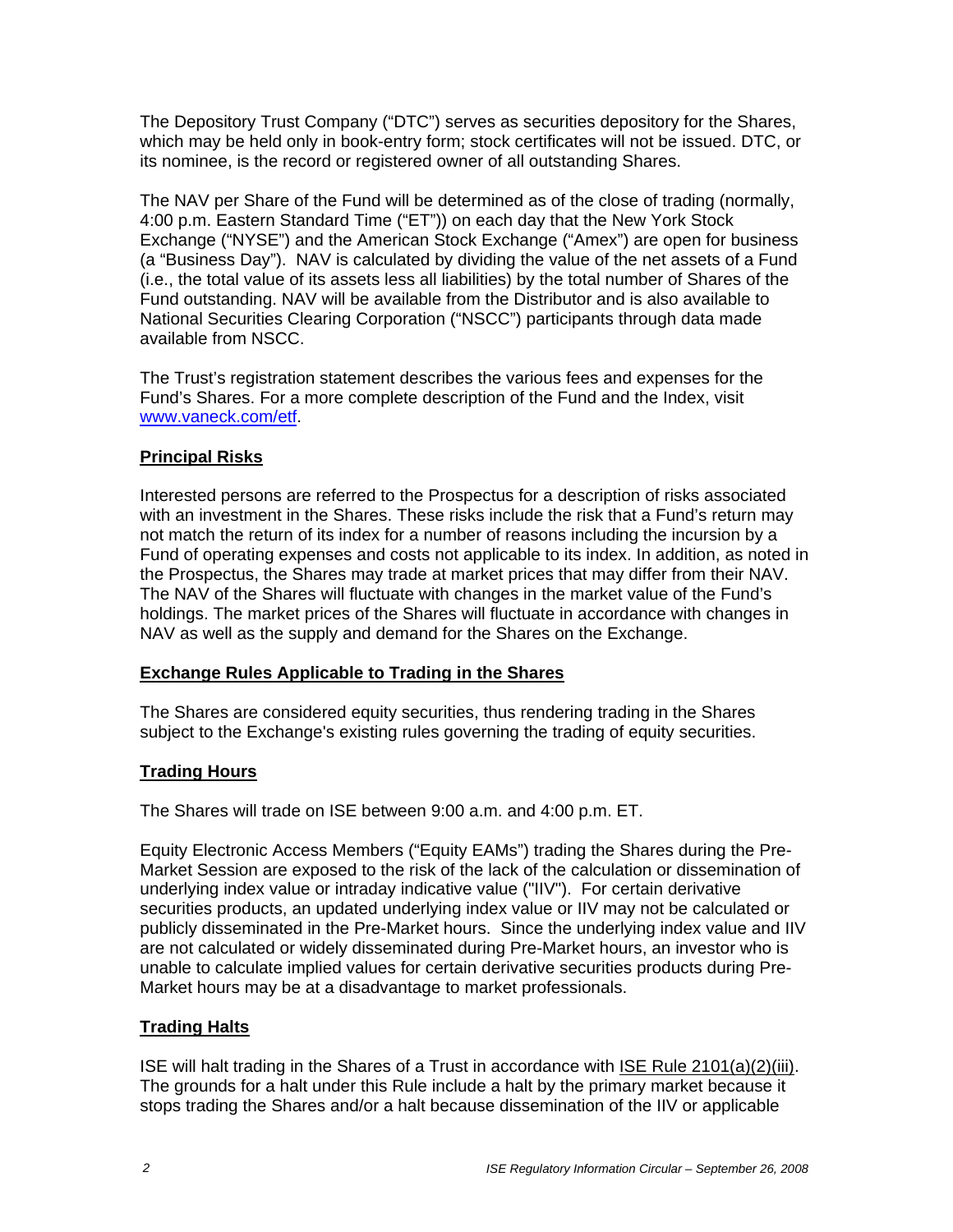currency spot price has ceased, or a halt for other regulatory reasons. In addition, ISE will stop trading the Shares of a Trust if the primary market de-lists the Shares.

### **Delivery of a Prospectus**

Pursuant to federal securities laws, investors purchasing Shares must receive a prospectus prior to or concurrently with the confirmation of a transaction. Investors purchasing Shares directly from the Fund (by delivery of the Deposit Amount) must also receive a prospectus.

Prospectuses may be obtained through the Distributor or on the Fund's website. The Prospectus does not contain all of the information set forth in the registration statement (including the exhibits to the registration statement), parts of which have been omitted in accordance with the rules and regulations of the SEC. For further information about the Fund, please refer to the Trust's registration statement.

#### **Exemptive, Interpretive and No-Action Relief Under Federal Securities Regulations**

The Commission has issued letters dated November 21, 2005 and October 24, 2006 (together, the "No- Action Letters") granting exemptive, interpretive and no-action relief from certain provisions of and rules under the Securities Exchange Act of 1934 for exchange-traded funds listed and traded on a registered national securities exchange that meet certain criteria. The Funds qualify for the relief granted in the No- Action Letters, a description of which follows.

### **Regulation M Exemptions**

Generally, Rules 101 and 102 of Regulation M prohibit any "distribution participant" and its "affiliated purchasers" from bidding for, purchasing, or attempting to induce any person to bid for or purchase any security which is the subject of a distribution until after the applicable restricted period, except as specifically permitted in Regulation M. The provisions of the Rules apply to underwriters, prospective underwriters, brokers, dealers, and other persons who have agreed to participate or are participating in a distribution of securities.

The Commission issued a No-Action Letter by which persons participating in a distribution of shares of a fund may engage in secondary market transactions in such shares during their participation in such a distribution, despite the requirements of from Rule 101 under Regulation M. In addition, the SEC has permitted persons who may be deemed to be participating in the distribution of shares of a fund (i) to purchase securities for the purpose of purchasing creation unit aggregations of fund shares and (ii) to tender securities for redemption in Creation Unit Aggregations. Further, the Commission has clarified that the tender of fund shares to the Fund for redemption does not constitute a bid for or purchase of any of the Funds' securities during the restricted period of Rule 101. The Commission has issued a No-Action Letter to paragraph (e) of Rule 102 under Regulation M which allow the redemption of fund shares in creation unit aggregations during the continuous offering of shares.

#### **Customer Confirmations for Creation or Redemption of Fund Shares (SEC Rule 10b-10)**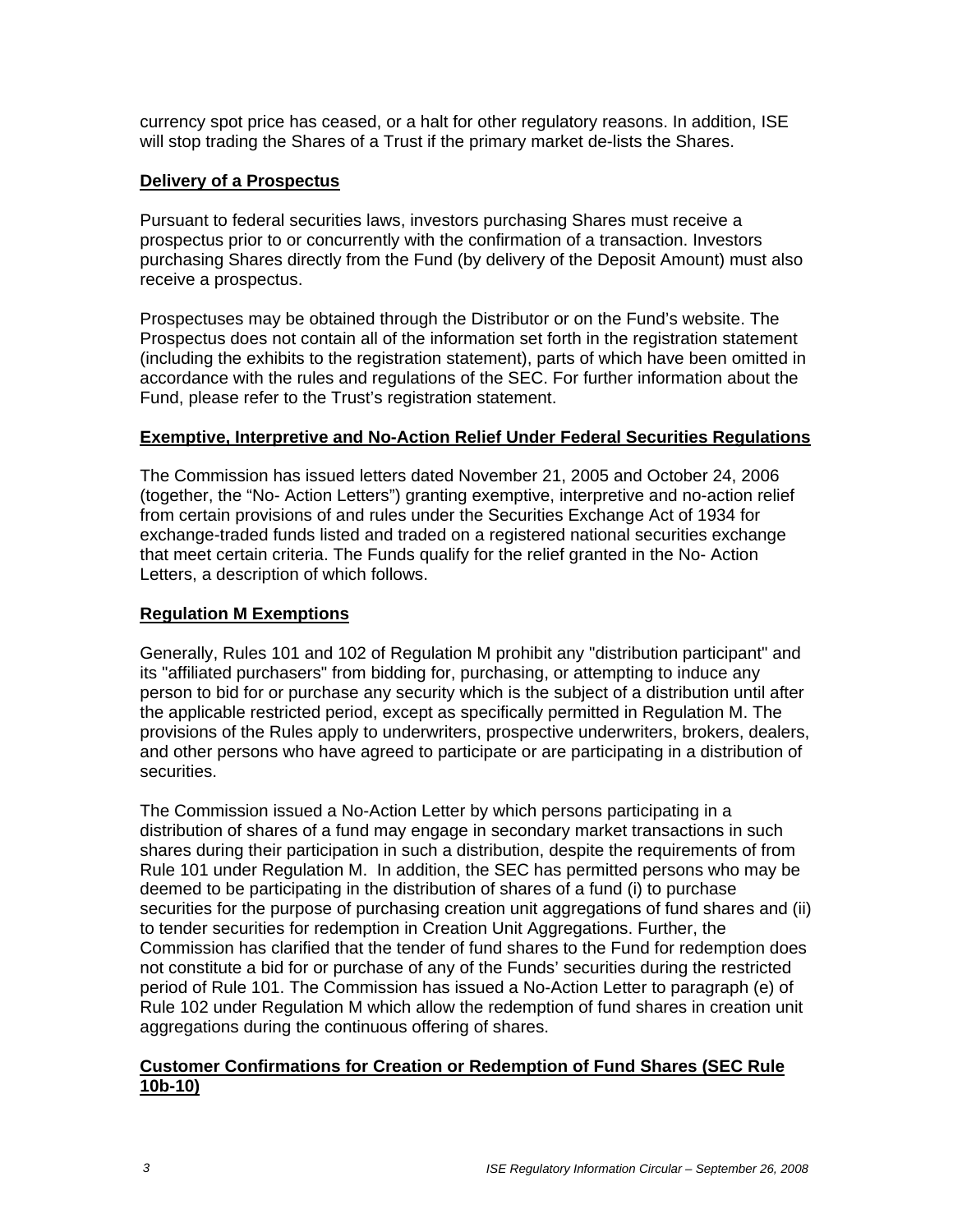Broker–dealers who handle purchases or redemptions of Fund shares in Creation Units for customers will be permitted to provide such customers with a statement of the number of Creation Unit Aggregations created or redeemed without providing a statement of the identity, number and price of shares of the individual securities tendered to the Fund for purposes of purchasing creation unit aggregations ("Deposit Securities") or the identity, number and price of shares to be delivered by the Trust to the redeeming holder ("Redemption Securities"). The composition of the securities required to be tendered to the Fund for creation purposes and of the securities to be delivered on redemption will be disseminated each business day and will be applicable to requests for creations or redemption, as the case may be, on that day. This exemptive relief under Rule 10b-10 with respect to creations and redemptions is subject to the following conditions:

- 1. Confirmations to customers engaging in creations or redemptions must state that all information required by Rule 10b-10 will be provided upon request;
- 2. Any such request by a customer for information required by Rule 10b-10 will be filed in a timely manner, in accordance with Rule 10b-10(c);
- 3. Except for the identity, number and price of shares of the component securities of the Deposit Securities and Redemption Securities, as described above, confirmations to customers must disclose all other information required by Rule 10b-10(a).

# **SEC Rule 14e-5**

The Commission has permitted any person acting as a dealer-manager of a tender offer for a component security of fund (1) to redeem fund shares in creation unit aggregations from the issuer that may include a security subject to such tender offer and (2) to purchase fund shares during such tender offer. In addition, a No-Action has been issued under Rule 14e-5 states that if a broker-dealer acting as a dealer-manager of a tender offer for a security of the Fund purchases or arranges to purchase such securities in the secondary market for the purpose of tendering such securities to purchase one or more creation unit aggregations of shares, it must be made in conformance with the following:

- i. such bids or purchases are effected in the ordinary course of business, in connection with a basket of 20 or more securities in which any security that is the subject of a distribution, or any reference security, does not comprise more than 5% of the value of the basket purchased; or
- ii. purchases are effected as adjustments to such basket in the ordinary course of business as a result of a change in the composition of the underlying index; and
- iii. such bids or purchases are not effected for the purpose of facilitating such tender offer.

### **Section 11(d)(1); SEC Rules 11d1-1 and 11d1-2**

Section 11(d)(1) of the Act generally prohibits a person who is both a broker and a dealer from effecting any transaction in which the broker-dealer extends credit to a customer on any security which was part of a new issue in the distribution of which he participated as a member of a selling syndicate or group within thirty days prior to such transaction. The Commission has clarified that Section 11(d)(1) does not apply to broker-dealers that are not authorized participants (and, therefore, do not create creation unit aggregations) that engage in both proprietary and customer transactions in shares of a fund in the secondary market, and for broker-dealer authorized participants that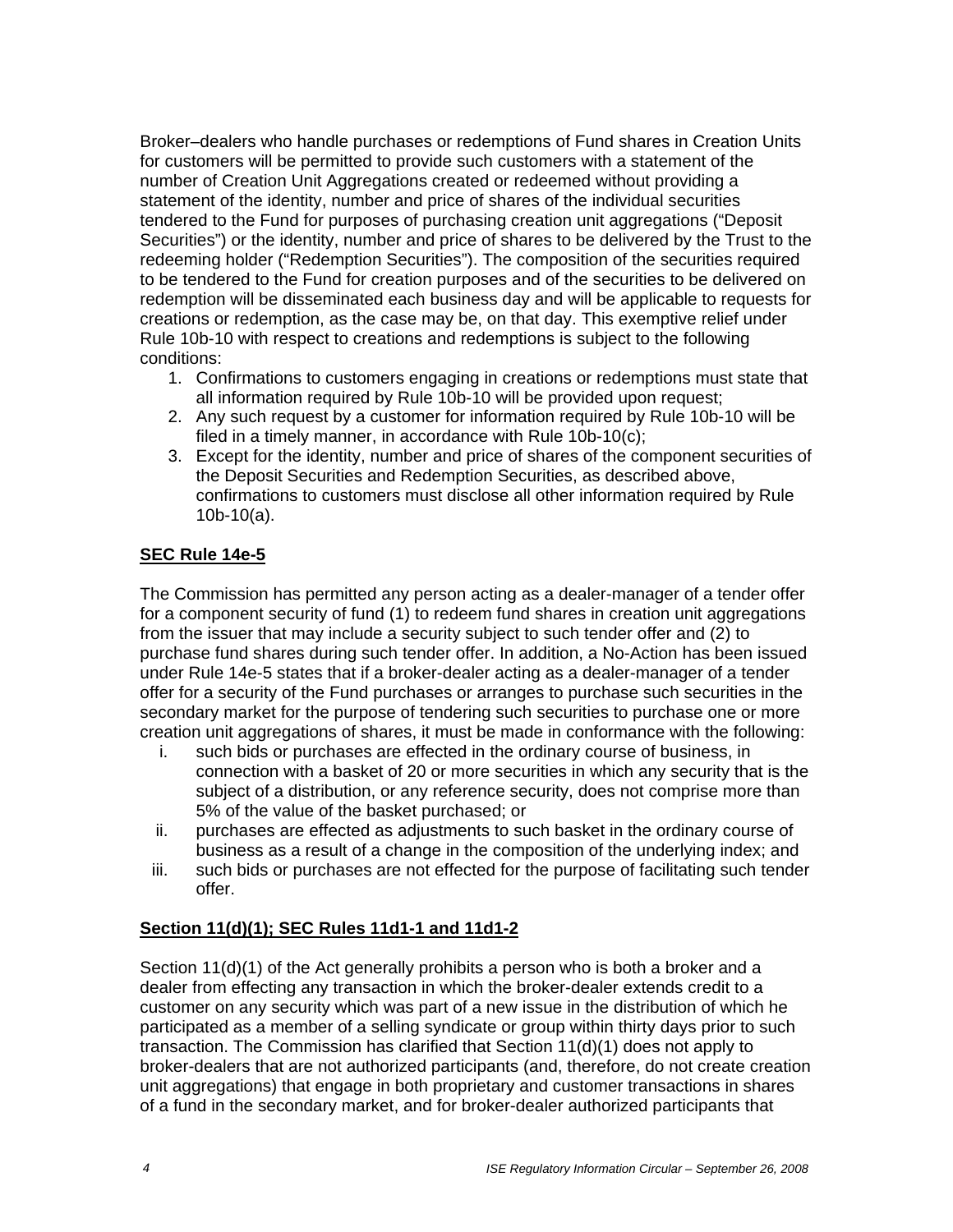engage in creations of creation unit aggregations. This relief is subject to specific conditions, including the condition that such broker-dealer (whether or not an authorized participant) does not, directly or indirectly, receive from the fund complex any payment, compensation or other economic incentive to promote or sell the shares of a fund to persons outside the fund complex, other than non-cash compensation permitted under NASD Rule 2830 (I)(5)(A), (B) or (C). See letter dated November 22, 2005 from Brian A Bussey, Assistant Chief Counsel, SEC Division of Market Regulation, to Barclays Global Investors, N.A., dated November 22, 2005. The Commission has issued a No-Action Letter under Section 11(d)(1) of the Act states that broker-dealers may treat shares of a fund, for purposes of Rule 11d1-2, as "securities issued by a registered open-end investment company as defined in the Investment Company Act" and thereby extend credit or maintain or arrange for the extension or maintenance of credit on shares that have been owned by the persons to whom credit is provided for more than 30 days, in reliance on the exemption contained in the rule.

#### **SEC Rule 15c1-5 and 15c1-6**

The Commission has issued a No-Action letter with respect to Rule 15c1-5 and Rule 15c1-6 as to the required disclosure of control by a broker or dealer with respect to creations and redemptions of fund shares and secondary market transactions therein.

**This Regulatory Information Bulletin is not a statutory Prospectus. Equity EAMs should consult the Trust's Registration Statement, SAI, Prospectus and the Fund's website for relevant information.**